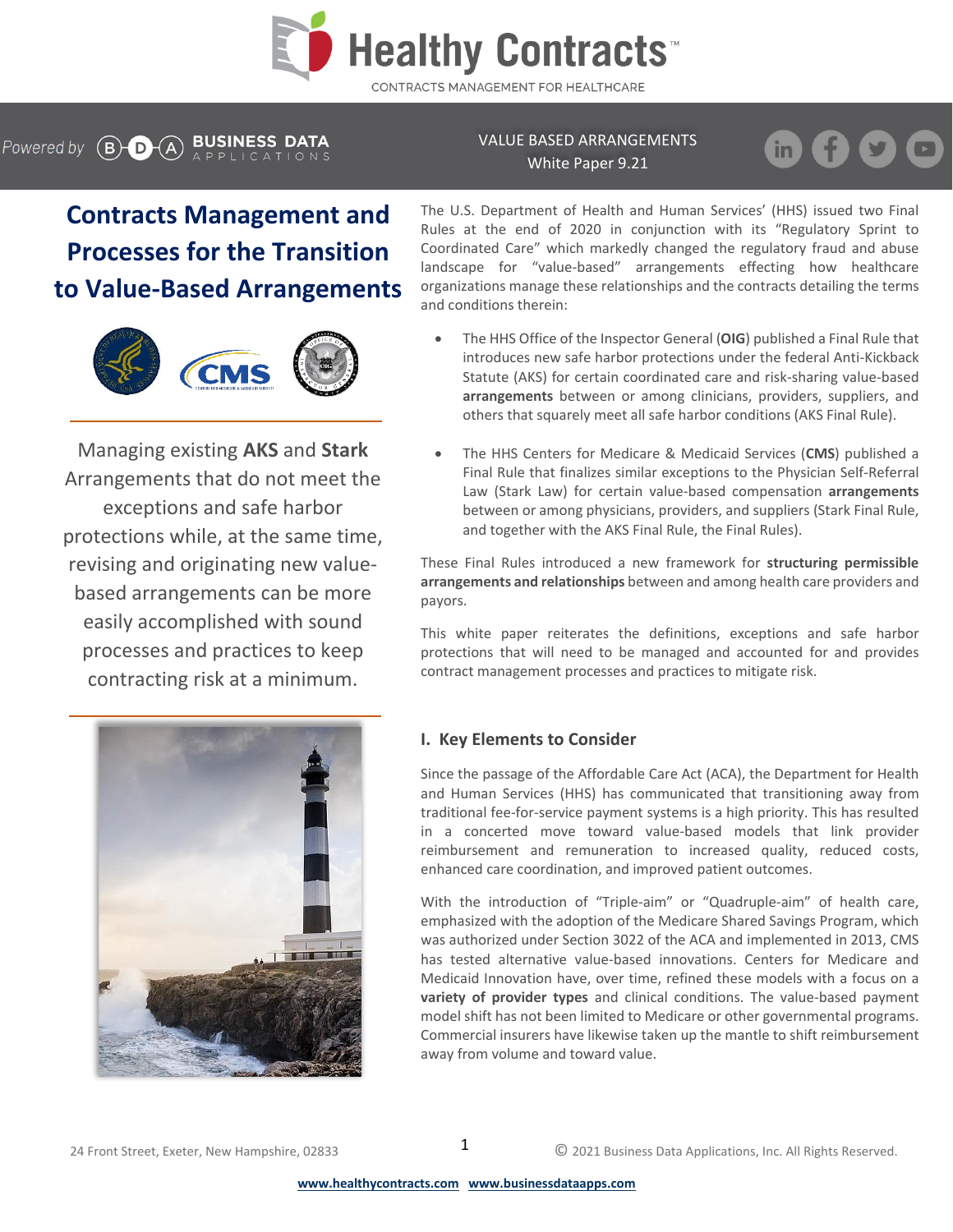HHS enacted various waivers of the AKS, the Stark Law, and civil monetary penalty (CMP) laws in connection with these CMS-driven innovation models to help with the transition. This reflected a recognition that many traditional fraud and abuse concerns, such as provider overutilization, are mitigated when payments are tied to value instead of volume.

Historically CMS waivers have been tied to specific CMS models. Value-based arrangements in the commercial setting (i.e. Outside of the scope of specifically waived Medicare and Medicaid models; subject to the Stark Law and Anti-Kickback Statute (AKS) under a traditional regulatory analysis based on long-standing safe harbors and exceptions.) These safe harbors and exceptions, however, have been a challenge for health care to address innovative value-based arrangements and relationships.

HHS launched the "Regulatory Sprint to Coordinated Care" in 2018 to accelerate a transformation of the health care system, with an emphasis on eliminating "unnecessary obstacles" to coordinated care. In providing a framework for supporting value-based arrangements and relationships, the Final Rules align with the goals of the "Regulatory Sprint to Coordinated Care," as HHS seeks to drive increased provider engagement with value-based care. Through the Final Rules, CMS and the OIG offer fresh roadways for providers and payors to come together in innovative ways, without fear of violating fraud and abuse regulations, for both governmental and nongovernmental value-based arrangements and relationships.

The safe harbors and exceptions are intended to cover **a broad array of arrangements**. The Final Rules reflect an opportunity for payors and providers to co-create considering one or many elements, for example, the patient populations, value-based purposes and activities, quality measures, payment methodologies, referral requirements, and other components of an arrangement without these parameters being prescribed or narrowly defined. At the same time, however, CMS and OIG have included **a robust set of requirements and safeguards** within each of the new exceptions and safe harbor protections, which help ensure that the arrangements are structured to drive providers toward **clear value-based goals and objectives**.

For arrangements that are designed and implemented to fit within the parameters set forth in the Final Rules, care providers will be able to adopt practices of operating outside the purview of many traditional fraud and abuse safeguards. **The provisions for these arrangements must be managed and reviewed periodically.**

Some of the new safe harbors and exceptions are:

- **Does not** contain a requirement that an arrangement be set at fair market value (FMV).
- **Does not** require that compensation or other remuneration under an arrangement be set in advance.
- **Does** allow for directed referrals of patients to specific providers (so long as a series of conditions and exceptions are accounted for).
- **Does not** contain a broad prohibition on remuneration under an arrangement while considering the volume or value of referrals.

While these flexibilities provide exciting new opportunities for payors and care providers, especially when care providers are prepared to take on risk, they can only be taken advantage of through careful structured arrangements that satisfy a series of requirements set forth in the Final Rules for each relationship.

Careful review of these requirements become heightened with value-based arrangements which **may specifically include provisions** that would be in violation of regulatory requirements outside of a structured arrangement reflecting these value-based safe harbors and exceptions.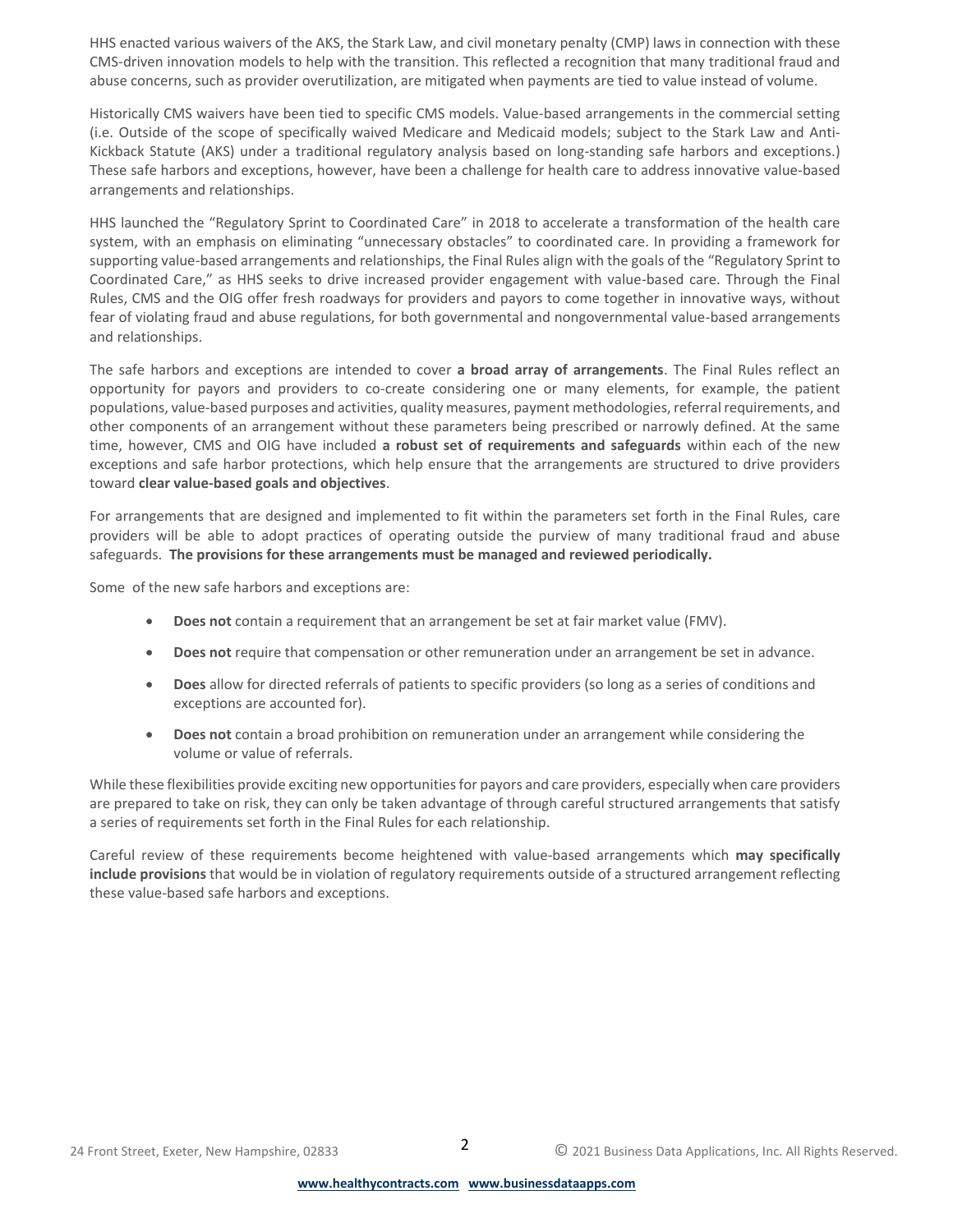# **II. 6 Primary Safe Harbor and Exceptions to Begin Risk Categorization**

Our primary focus is on three AKS safe harbors and three Stark Law exceptions for value-based arrangements and relationships. Utilizing a simple HML risk categorization in figure 1 to categorize the **level of risk sharing that is incorporated into the agreement**. The greater the amount of risk sharing incorporated into the arrangement, the more flexibility provided under the safe harbor or exception is realized. As these elements are incorporated into the instruments, visibility and oversight become more profoundly necessary in order to maintain consistent controls and accountability of these arrangements. **Categorize draft and executed arrangements with one of the six elements and risk levels as follows:**

| <b>Enforcement</b><br><b>Agency</b>      | <b>Limited or No Risk Share</b>                                                                          | <b>Significant Risk Share</b>                                                                                     | <b>Full Risk Share</b>                                                       |
|------------------------------------------|----------------------------------------------------------------------------------------------------------|-------------------------------------------------------------------------------------------------------------------|------------------------------------------------------------------------------|
| OIG/AKS Safe<br><b>Harbor</b>            | <b>LOW</b><br>"Care Coordination Arrangements<br>to Improve Quality, Health<br>Outcomes, and Efficiency" | <b>MEDIUM</b><br>"Value-Based Arrangements with<br>Substantial Downside Financial Risk"                           | <b>HIGH</b><br>"Value-Based Arrangements With<br><b>Full Financial Risk"</b> |
| <b>CMS/Stark Law</b><br><b>Exception</b> | <b>LOW</b><br>"Value-Based Arrangements"                                                                 | <b>MEDIUM</b><br>"Value-Based Arrangements with<br><b>Meaningful Downside Financial Risk</b><br>to the Physician" | <b>HIGH</b><br>"Full Financial Risk"                                         |

*Fig. 1 HML Risk Definitions and Categories*

#### **A. Definitions with Risk Categorization**

#### **i. Limited or No Risk Share Arrangements**

- **Low Risk** The AKS Care Coordination Arrangements safe harbor protects in-kind (nonmonetary) remuneration within compliant value-based arrangements that further patient care coordination purposes. This safe harbor requires no assumption of downside risk by parties to a value-based arrangement. One example CMS uses is a skilled nursing facility providing a hospital with staff to assist in coordinating patient care through the inpatient discharge process.
- **Low Risk** The Stark Value-Based Arrangements exception protects physician compensation arrangements that qualify as value-based arrangements, regardless of the level of risk undertaken though the arrangement.

#### **ii. Significant Risk Share Arrangements**

- **Medium Risk** The AKS Value-Based Arrangements with Substantial Downside Financial Risk safe harbor protects both monetary and in-kind remuneration and offers greater flexibility than the AKS Care Coordination Arrangements safe harbor in recognition of the assumption of an intermediate level of downside risk in a payor arrangement. As detailed below, this safe harbor requires the value-based enterprise (VBE) to take on defined percentages of downside risk.
- **Medium Risk** The Stark Meaningful Downside Risk exception is meant to protect remuneration paid under a valuebased arrangement where both the physician and VBE take on downside financial risk under a payor arrangement.

#### **iii. Full Financial Risk Share Arrangements**

- **High Risk** The AKS Value-Based Arrangements with Full Financial Risk safe harbor is intended to protect arrangements (including in-kind and monetary remuneration) involving VBEs that have assumed "full financial risk" for a target patient population.
- **High Risk** The Stark Full Financial Risk Exception only applies to arrangements that involve a VBE taking on full downside risk in a value-based arrangement with an applicable payor. However, unlike the meaningful downside risk exception, it does not require a physician participating in the arrangement to also assume financial risk.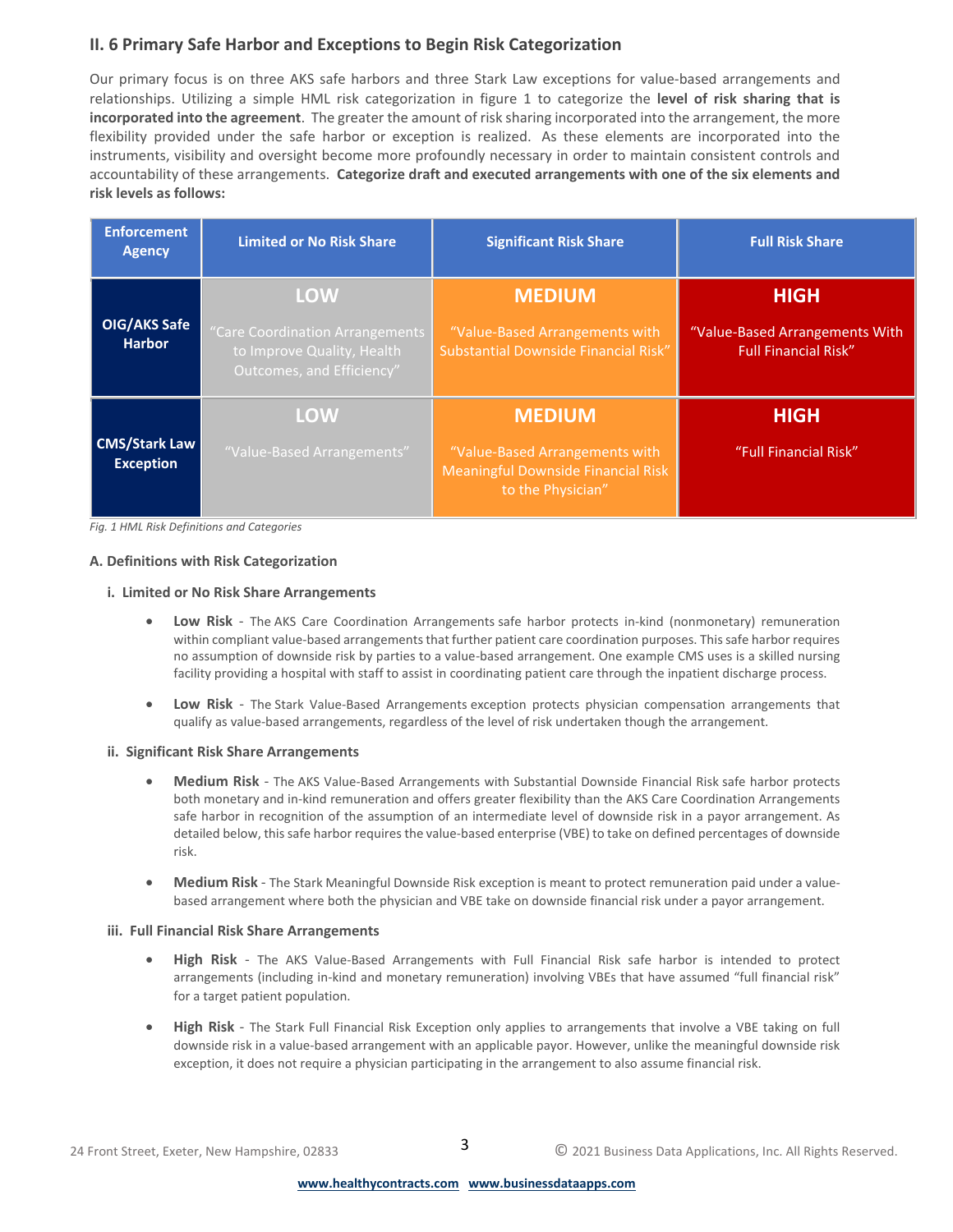**B. Revised Value-Based Definitions.** Every affected arrangement must have at its core, one or more value-based purpose defined as: **(i)** Coordinating and managing the care of a target patient population; **(ii)** Improving the quality of care for a target patient population; **(iii)** Appropriately reducing the costs to or growth in expenditures of payors without reducing the quality of care for a target patient population; **OR (iv)** Transitioning from health care delivery and payment mechanisms based on the volume of items and services provided to mechanisms based on the quality of care and control of costs of care for a target patient population. While there may be other goals to an arrangement or relationship, at least one of these enumerated value-based purposes is necessary. For example, while cost savings to a provider or maintenance of a current level of quality may very well be legitimate and valuable goals of an arrangement, such goals will not qualify as value-based purposes and will not be sufficient to obtain Stark Law and AKS protection.

With value-based purposes in mind, the Final Rules define a **"value-based activity"** as one or more activities reasonably designed to achieve a value-based purpose, which can be the provision of an item or service, the taking of an action, or the refraining from taking an action. OIG specified that a value-based activity does not include the making of a referral. CMS did not make a similar exclusion because the definition of referral in the Stark Law already reflects a policy that referrals are not items or services for which a physician may be compensated. In other words, if the value-based purpose is the goal of an arrangement, the value-based activity is the action intended to accomplish that goal.

Value-based activities must then be set forth in a "value-based arrangement," which is an arrangement for the provision of at least one value-based activity for a target patient population to which the only parties are **(i)** the VBE and one or more of its participants, **or (ii)** two or more participants in the same VBE.

A VBE can be thought of as the network of participants engaging in value-based activities. A VBE might be an accountable care organization **(ACO)** or clinically integrated network **(CIN)**, although a series of structures for VBEs are permissible. Specifically, a VBE means **two or more participants** collaborating to achieve at least **one value-based** purpose, where each participant is a party to a value-based arrangement with the other or at least one other participant in the VBE. While a VBE does not need to be a separate legal entity, a VBE must **(i)** have an accountable body or person responsible for financial and operational oversight of the VBE; **AND (ii)** have a governing document that describes the VBE and how the VBE participants intend to achieve its value-based purpose(s).

As referenced above, each value-based purpose (and thus, each value-based arrangement) must identify and be tied to a specific "target patient population." (TPP). This TPP must be set in advance, selected using documentable legitimate and verifiable criteria, and must further the value-based purpose of the VBE.

## **C. Waiver Limitations**

3 key limitations include **(i)** The safe harbors and exceptions require compliance with the technical requirements for each specific type of value-based arrangements. The fact that an arrangement is associated with a legitimate valuebased purpose alone will not guarantee that the arrangement will fit within one of the safe harbors or exceptions**. (ii)** Similar to the existing AKS and Stark Law regulations, these safe harbors and exceptions are highly prescriptive, with specific requirements that are set herein. Thus, existing value-based arrangements will likely not satisfy all AKS or Stark Law value-based requirements without review and amendment. **(iii)** OIG has not limited the types of individuals and entities that may participate in a VBE. However, the AKS Final Rule prohibits certain types of organizations from relying on value-based safe harbors.

These provider types are those that the OIG believe pose heightened fraud and abuse concerns. OIG revised the exclusion of these entities as VBE participants to recognize the role they may have, while denying protections for most arrangements involving these entities. While they are generally excluded from protections under the safe harbors, certain durable medical equipment, prosthetics, orthotics, and supplies (**DMEPOS**) providers and suppliers that qualify as limited technology participants may utilize the care coordination arrangements safe harbor for arrangements involving digital health technology. Categorizing these arrangements, providers and suppliers provides for improved visibility and can help to mitigate risk.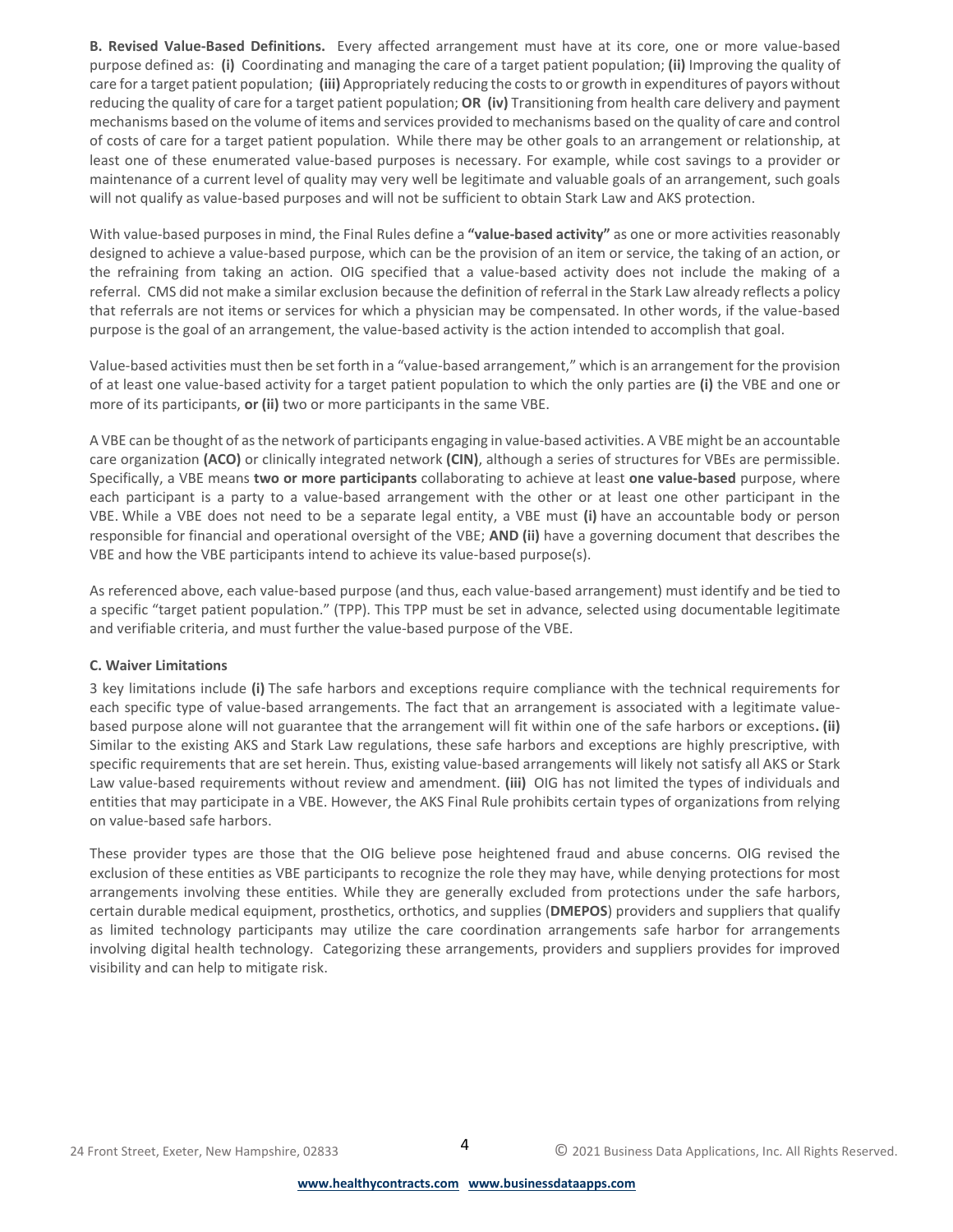## **III. Exceptions and Safe Harbor – Limited Risk Share Arrangements**

As part of the effort to provide protections to a continuum of arrangements and relationships, limited risk share arrangements present the least amount of flexibility. While the relevant Stark Law exception and AKS safe harbor provide some protections, it is important to mention that a significant number of current risk-sharing arrangements in the market fall into the limited risk share category and therefore the Stark Final Rule includes additional and significant non-value-based changes.

## **A. AKS Safe Harbor – Care Coordination Arrangements**

The AKS safe harbor for care coordination arrangements protects in-kind remuneration exchanged between qualifying VBE participants in a value-based arrangement connected to the coordination and management of care of the target patient population. Under this safe harbor, each offer of in-kind remuneration among VBE participants must be analyzed separately for compliance with the safe harbor. One key component of this safe harbor is the requirement that the recipient pay 15 percent of either: (i) the offeror's cost, OR (ii) the fair market value of the in-kind remuneration<sup>1</sup>.

OIG provided certain examples of arrangements that could be structured to satisfy the care coordination safe harbor. OIG suggested that the care coordination safe harbor could be used to coordinate care between hospitals and postacute care providers, specialists and primary care providers, or hospitals and physician practices and patients. Such coordination could involve the use of care managers, providing care or medication management, creating a patientcentered medical home, helping with effective transitions of care, sharing and using health data to improve outcomes, or sharing accountability for the care of a patient across the continuum of care. These arrangements often naturally involve referrals across provider settings, but they include beneficial activities beyond the mere referral of a patient or ordering of an item or service. The OIG stressed that it "sees a clear distinction between coordinating and managing patient care transitions for the purpose of improving the quality of care or improving efficiencies, which would fit in the definition, and churning patients through care settings to capitalize on a reimbursement scheme or otherwise generate revenue, which would not fit in the definition." Likewise, the OIG noted that **arrangements involving the provision of data analytics software, care managers, or remote patient monitoring could likely fit within the safe harbor**. OIG specifically responded to commenters that income guarantees are not in-kind remuneration and therefore would not qualify for protection under the care coordination arrangements safe harbor.

This safe harbor does not require parties to bear or assume downside financial risk. The OIG is concerned that the offer or provision of remuneration under value-based arrangements could present opportunities for the types of fraud and abuse traditionally seen in the fee-for-service system, particularly where the parties offering or receiving the remuneration have not assumed downside financial risk for the care of the target patient population. For this reason, and to ensure that the safe harbor arrangements operate to achieve their value-based purposes, the OIG has finalized numerous conditions and safeguards.

## **B. Stark Law Exception – Value-Based Arrangements**

This Stark Law exception applies to physician compensation arrangements that qualify as value-based arrangements, regardless of the level of risk undertaken by the VBE or any of its VBE participants. The exception permits both monetary and non-monetary remuneration between the parties.

CMS intends for the value-based purpose of the arrangement to relate to the VBE as a whole. The exception does not protect a "side" arrangement between two VBE participants that is unrelated to the goals and objectives (that is, the value-based purposes) of the VBE of which they are participants, even if the arrangement itself serves a value-based purpose.

## **C. Takeaway – Many Major Differences Between AKS and Stark Law for Arrangements Without Downside Risk**

CMS and the OIG took significantly different approaches as to no- or low-risk sharing arrangements. As a result, there is limited overlap between the requirements of the finalized AKS safe harbor and the Stark Law exception, and if a CIN or ACO wants a no- or low-risk sharing arrangement to be compliant with both the AKS safe harbor and the Stark Law exception, it will need to ensure that the arrangement meets a long list of largely non-overlapping requirements. These requirements must be reviewed during the production of the arrangement to ensure conditions are met.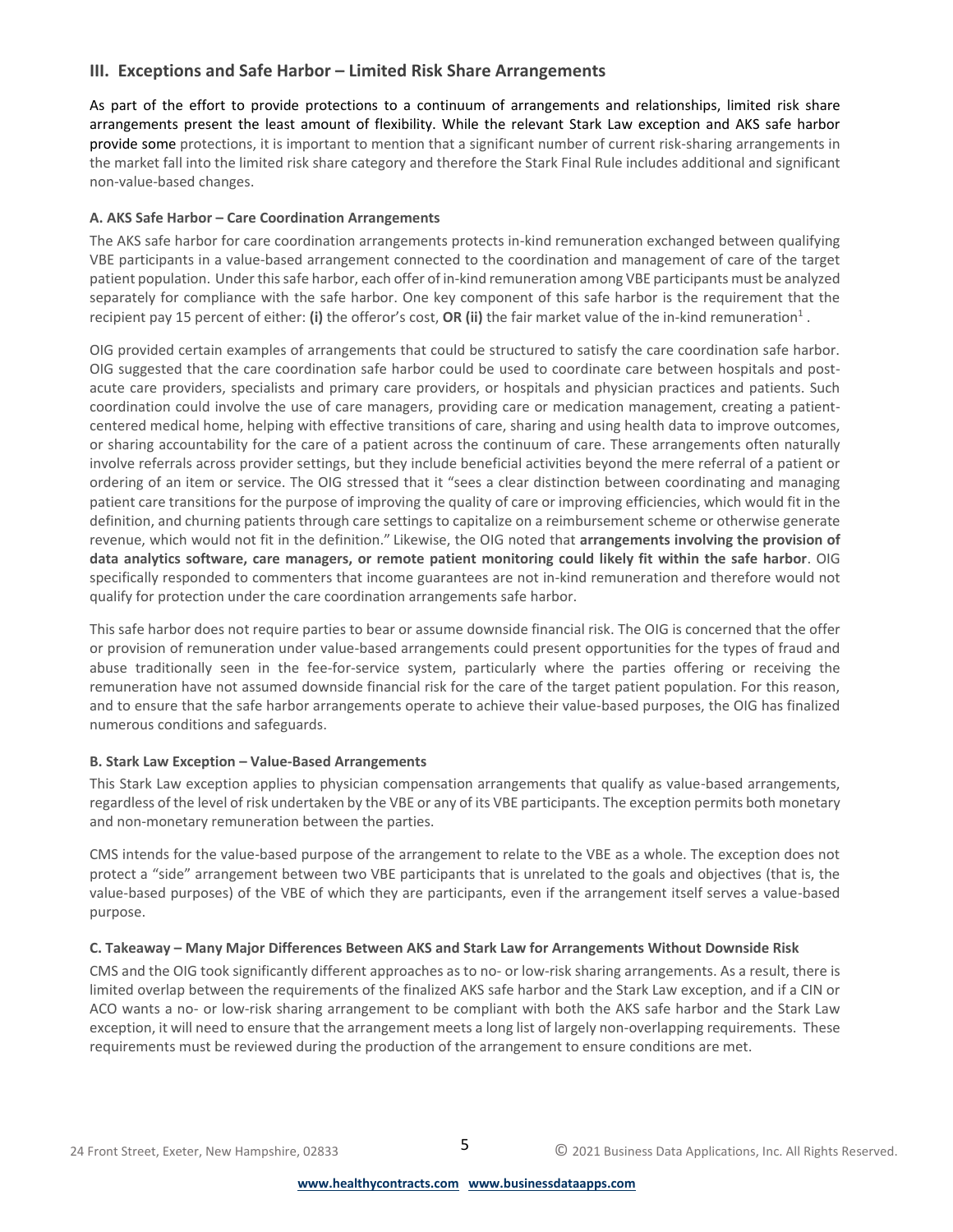The key similarity between the finalized AKS safe harbor and the Stark Law exception is the referral requirement. Specifically, both the OIG and CMS finalized requirements that the remuneration within a value-based arrangement not be conditioned on referrals of patients who are not part of the target patient population or business not covered under the value-based arrangement. This means that the value-based safe harbors and exceptions do not protect arrangements where one or both parties have made referrals—or other business—not covered by the value-based arrangement a condition of the remuneration. One example provided by CMS is that a VBE could not receive protection under a value-based Stark Law exception for a value-based arrangement between an entity and a physician that are VBE participants in the VBE if, as part of the arrangement, the entity requires the physician to refer Medicare patients who are not part of the target patient population for designated health services furnished by the entity. Similarly, the valuebased AKS safe harbors do not provide protection for value-based arrangements that condition an offer of remuneration on: **(i)** referrals of patients that are not part of the value-based arrangement's target patient population, **OR (ii)** business not covered under the value-based arrangement.

# **IV. Exceptions and Save Harbor – Significant Risk Share Arrangements**

As more providers move to downside risk arrangements in the market, the protections of the significant risk share arrangement exceptions and safe harbors are likely to have the most impact on providers. Because this segment of the market has taken a significant step on the glide path to risk, the differences between the Stark Law exception and the AKS safe harbor are likely to create concern as to whether arrangements can be adequately protected. **Assessing and potentially risk scoring these arrangements can reduce the likelihood of inadequate protections.**

## **A. AKS – Value-Based Arrangements with Substantial Downside Financial Risk**

The AKS safe harbor for value-based arrangements with substantial financial risk, which protects both monetary and inkind remuneration, offers greater flexibility than the safe harbor for care coordination arrangements in recognition of the VBE's assumption of an intermediate level or downside risk (i.e., substantial downside financial risk). As finalized, this safe harbor applies only to the exchange of remuneration between VBEs that have assumed substantial downside financial risk and VBE participants that meaningfully share in the VBE's downside financial risk. OIG reduced the risk sharing percentages from the proposed rule. Under the Final Rule, substantial downside risk includes shared savings with at least 30 percent loss repayment, episodic or bundled payments with at least 20 percent loss repayment, or under a partial capitation model as defined in the rule<sup>2</sup>. This safe harbor protects remuneration exchanged between such VBEs and VBE participants if several standards are met.

One key clarification in the commentary to the Final Rule is that the downside financial risk must consider all items and services covered by the applicable payor and furnished to the target patient population, not just the items furnished by a VBE participant. As an example, OIG indicated that a VBE could not limit its risk for outpatient services by entering into value-based arrangements with a narrow set of providers that provide care in outpatient settings. OIG also clarified that the risk can be prospective or retrospective, including calculations compared to a benchmark. OIG also **removed the specific 60 percent discount** that was included in the proposed rule for partial capitation.

An additional key distinction between this safe harbor and the care coordination safe harbor is that the VBE participant must meaningfully share in the financial risk. In the Final Rule, this requirement was set at a two-sided risk of 5 percent of the shared savings or losses of the VBE or prospective, per-patient payments<sup>3</sup> for a predefined set of items and services furnished to the target patient population under the partial capitation methodology. OIG declined to finalize an exception under the corresponding CMS exception methodology under the Stark Law rules for meaningful downside risk arrangements. Once available, we will publish a supplemental to this white paper for your consideration.

This safe harbor also contains several limitations and protections found within the care coordination safe harbor, notably that the remuneration must at a minimum further the coordination and management of care for the target patient population. Other requirements include **a signed agreement**, limitations on directed referrals for business outside of the target patient population, **record-keeping requirements**, and marketing restrictions, among other requirements.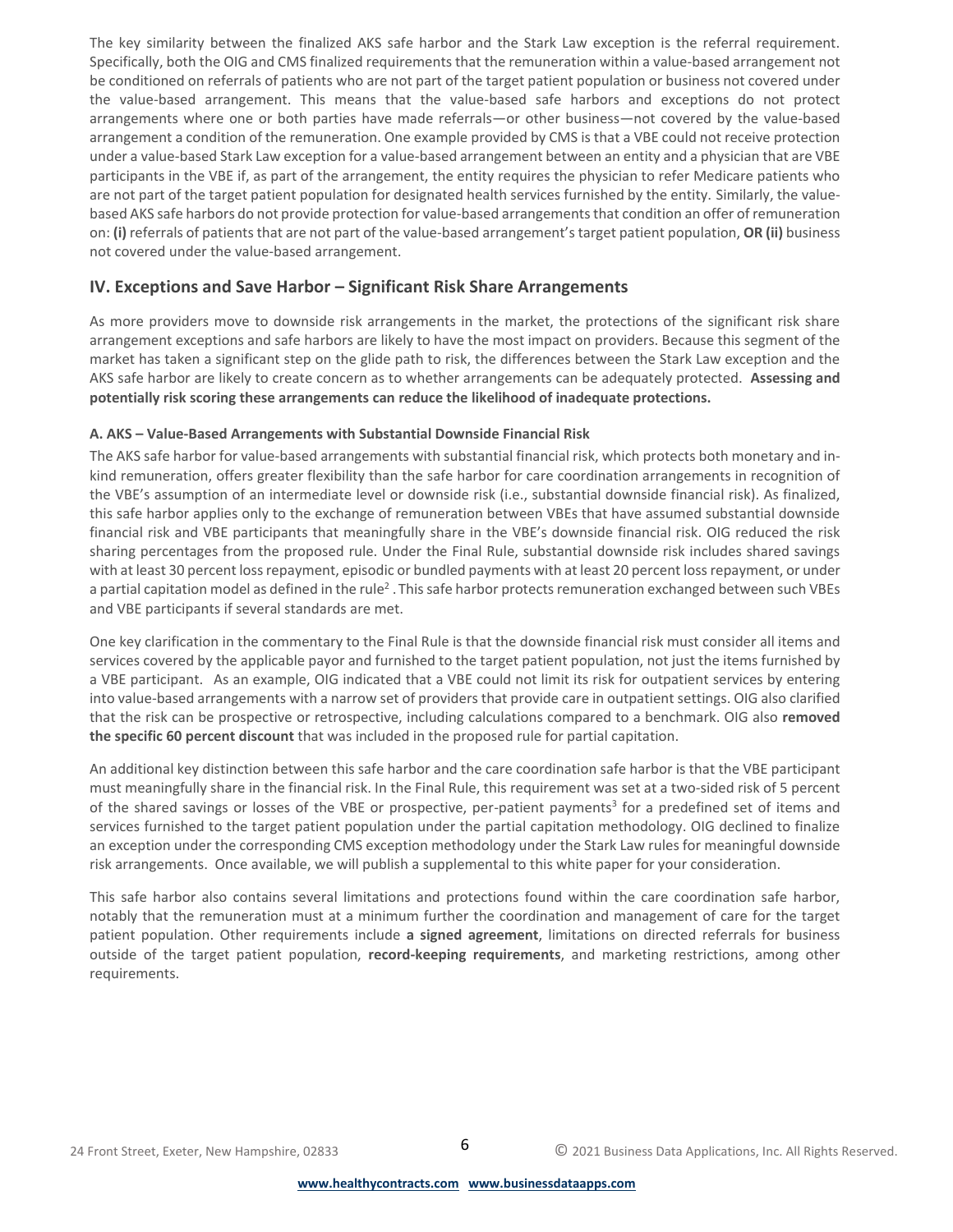#### **B. Meaningful Downside Risk Exception for Stark**

The Stark Law exception for meaningful downside risk is similarly meant to protect remuneration paid under a valuebased arrangement where the physician is at meaningful downside financial risk for failure to achieve the value-based purpose(s) of the VBE. Otherwise, the Stark Law's prohibitions would not be implicated.

Although the physician must be at meaningful downside financial risk for **the entire term of the value-based arrangement,** the remuneration may be paid to or from the physician. Meaningful downside risk means the physician is responsible to repay or forgo no less than 10 percent of the total value of the remuneration the physician receives under the value-based arrangement. This represents a significant reduction in the 25 percent risk share required in the proposed rule. Managing these risk share percentages to meet the exception must be accomplished in order to demonstrate compliance.

# **V. Exceptions and Safe Harbor – Full Financial Risk Share Arrangements**

CMS and the OIG have provided the most extensive protection and flexibility to the arrangement that take on full risk. However, full risk arrangements are less common in the market. While the protections offered are significant, few providers are financially able to bear full risk for a target population. While these arrangements are rare, keeping them highly visible and accessible by the affected stakeholders is paramount to their success.

## **A. Value-Based Arrangements with Full Financial Risk for AKS**

The AKS safe harbor for value-based arrangements with full financial risk is intended to protect certain arrangements (including in-kind and monetary remuneration) involving VBEs that have assumed "full financial risk" for a target patient population. This safe harbor includes more flexible conditions than the care coordination arrangements and substantial downside financial risk safe harbors, which the OIG believes reduces burden for the VBE and its participants. However, this safe harbor only protects arrangements between VBEs and VBE participants and not agreements among VBE participants or with downstream entities. Some of the notable requirements to meet this safe harbor are outlined in the chart below. **OIG extended the phase-in period for this safe harbor from six months to one year**.

Commenters asked OIG to clarify what level of stop-loss coverage a VBE could have under a full financial risk arrangement. OIG declined to do so, but it specified that it would expect stop-loss or other risk adjustment arrangements to be limited to protection for the VBE against catastrophic losses and not as a means to shift material financial risk back to the payor or another third party–i.e., the VBE must maintain material financial risk. OIG recognized that this safe harbor would apply to a limited number of providers, but it promulgated the safe harbor to remove a potential barrier to providers taking on additional risk. OIG did note that some state laws limit the ability of providers to take full financial risk without forming licensed health plans or meeting other licensure requirements, and OIG indicated providers must still comply with state law.

## **B. Full Financial Risk Exception for Stark**

The Stark Law exception for full financial risk applies to value-based arrangements between VBE participants in a VBE that has assumed "full financial risk" for the cost of all patient care items and services covered by the applicable payor for each patient in the target patient population for a specified period of time. Like OIG, CMS increased the time period before the VBE must be a full financial risk to **one year from six months** as originally set forth in the proposed rule.

Like OIG, CMS addressed questions regarding stop-loss by not limiting an amount of loss mitigation but indicating that such mitigation should not shift material financial risk to the payor.

CMS explains that this exception requires that the VBE is financially responsible (**or is contractually obligated to be financially responsible within the six months following the commencement date of the value-based arrangement**) on a prospective basis for the cost of all patient care items and services covered by the applicable payor for each patient in the target patient population for a specified period of time.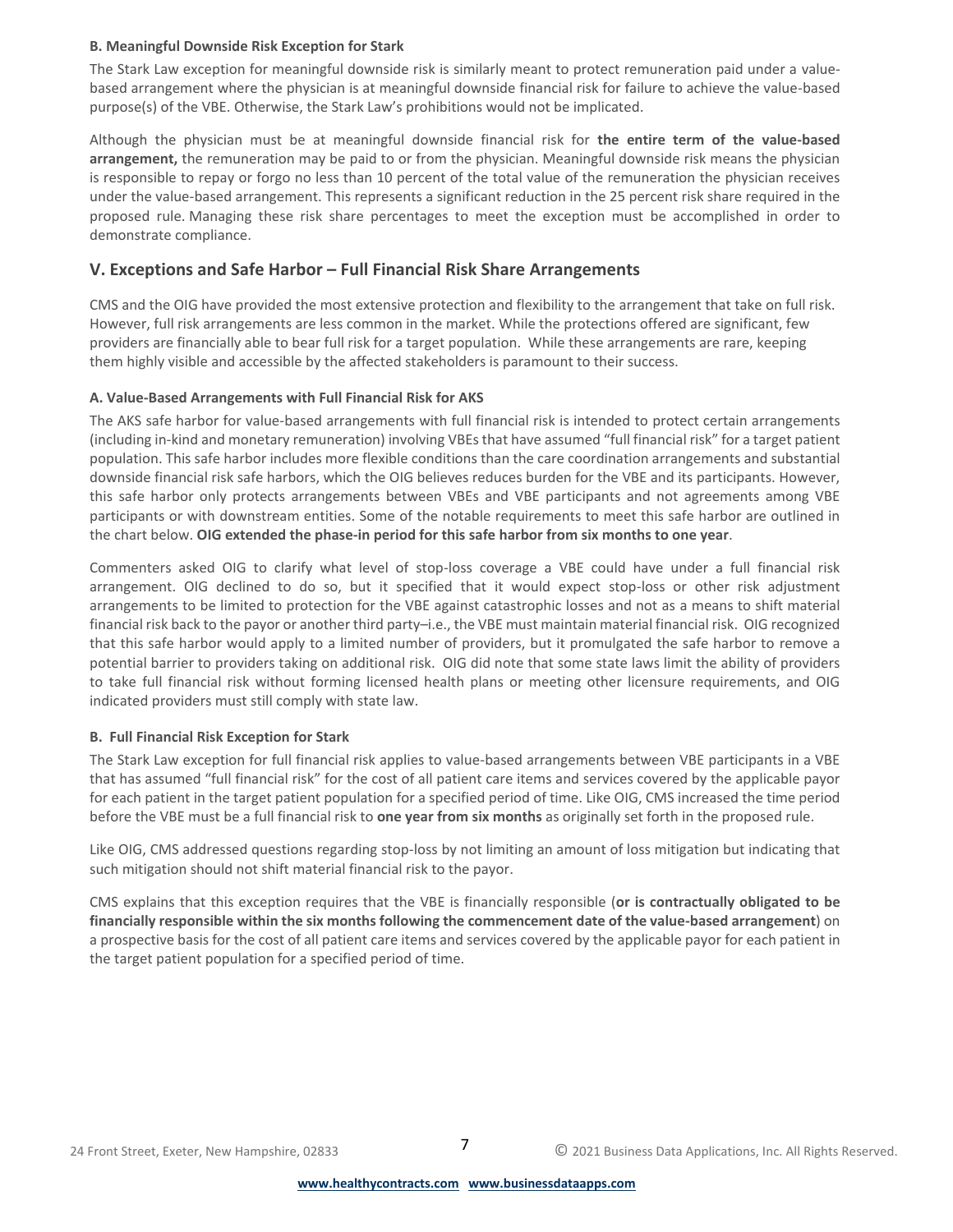# **VI. Additional Safe Harbors and Exceptions to Consider**

## **A. AKS – Safe Harbor for Arrangements, Patient Engagement, Support to Improve Quality, Outcomes, and Efficiency**

A typical component of value-based arrangements is the desire to provide in-kind assistance to patients to help ensure adherence to a treatment plan, with a goal of improving health outcomes and reducing overall costs. In addition to potential AKS barriers, such assistance can also be problematic under the beneficiary inducements CMP law, which penalizes remuneration to a beneficiary when the offeror knows or should know the remuneration is likely to influence the selection of a provider. Accordingly, this AKS safe harbor will allow VBE participants to offer patients in the VBE's target patient population with beneficial tools and supports to improve quality, health outcomes, and efficiency by promoting patient engagement with their care and adherence to care protocols.

Notable requirements to meet this safe harbor to consider in crafting the arrangements include **(i)** Goods, items, and services given to target patient populations as patient engagement tools or supports are provided directly to patients by VBE participants (or their agents); **(ii)** The patient engagement tool or support must not be funded or contributed by a VBE participant that is not a party to the applicable value-based arrangement, or by the list of enumerated entities that cannot rely on the value-based AKS safe harbors as set forth in Section II.C (e.g., pharmaceutical companies); **(iii)** For a period of at least **6 years**, the VBE participant makes available to the Secretary, upon request, **all materials and records** sufficient to establish compliance; **(iv)** The availability of a tool or support is not determined in a manner that accounts for the type of insurance coverage of the patient. **(v)** The aggregate retail value of patient engagement tools and supports furnished to a patient by a VBE participant on an annual basis cannot exceed USD \$500 unless such patient engagement tools and supports are furnished to patients based on a good-faith, individualized determination of the patient's financial need; **AND (vi)** the patient engagement tool or support meets the following requirements:

- It is in-kind **AND IS (i)** preventative, **(ii)** health-related technology/monitoring, **OR (iii)** designed to identify/address social determinants of health.
- It has direct connection to coordination and management of care for the population.
- It does not include any cash or cash equivalent.
- It is not used for patient recruitment or marketing.
- Does not result in medically unnecessary or inappropriate items or services reimbursed in whole or in part by a Federal health care program.
- It is recommended by the patient's licensed health care professional and advances one or more of the following goals: Adherence to treatment regimen; adherence to drug regimen; adherence to follow-up care plan; prevention or management of a disease or condition; or ensuring patient safety.

## **B. Stark Law – Exceptions Applicable to Indirect Compensation Arrangements**

Under the longstanding Stark Law regulations, if an indirect compensation arrangement exists, the exception for indirect compensation arrangements at 42 C.F.R. § 411.357(p) is available to protect the compensation therein. The indirect compensation exception includes requirements not otherwise found in the exceptions for value-based arrangements. This creates the possibility that when a value-based arrangement exists in the chain of financial relationships, the indirect compensation exception may technically not be available to protect the relationship. Accordingly, CMS finalized in the Stark Final Rule an amendment to the indirect compensation exception to address this issue. Under the revised exception, parties will determine whether the indirect compensation arrangement to which the physician is a direct party qualifies as a value-based arrangement eligible for a Stark Law exception. If so, the exceptions for value-based arrangements will be applicable under the indirect compensation exception and need to be managed accordingly.

## **C. AKS – Other Safe Harbors**

The Final AKS Rule also includes other new safe harbors and changes to existing safe harbors that are not specifically related to value-based care. These changes include: a new safe harbor for CMS-sponsored model arrangements, a new safe harbor for donations of cybersecurity technology, a new safe harbor to codify statutory changes made to the definition of remuneration for Medicare Shared Savings Program ACOs operating a CMS-approved beneficiary incentive program, and revisions to existing safe harbors for **personal services arrangements**, **warranties**, **local transportation**, and **electronic health records**.